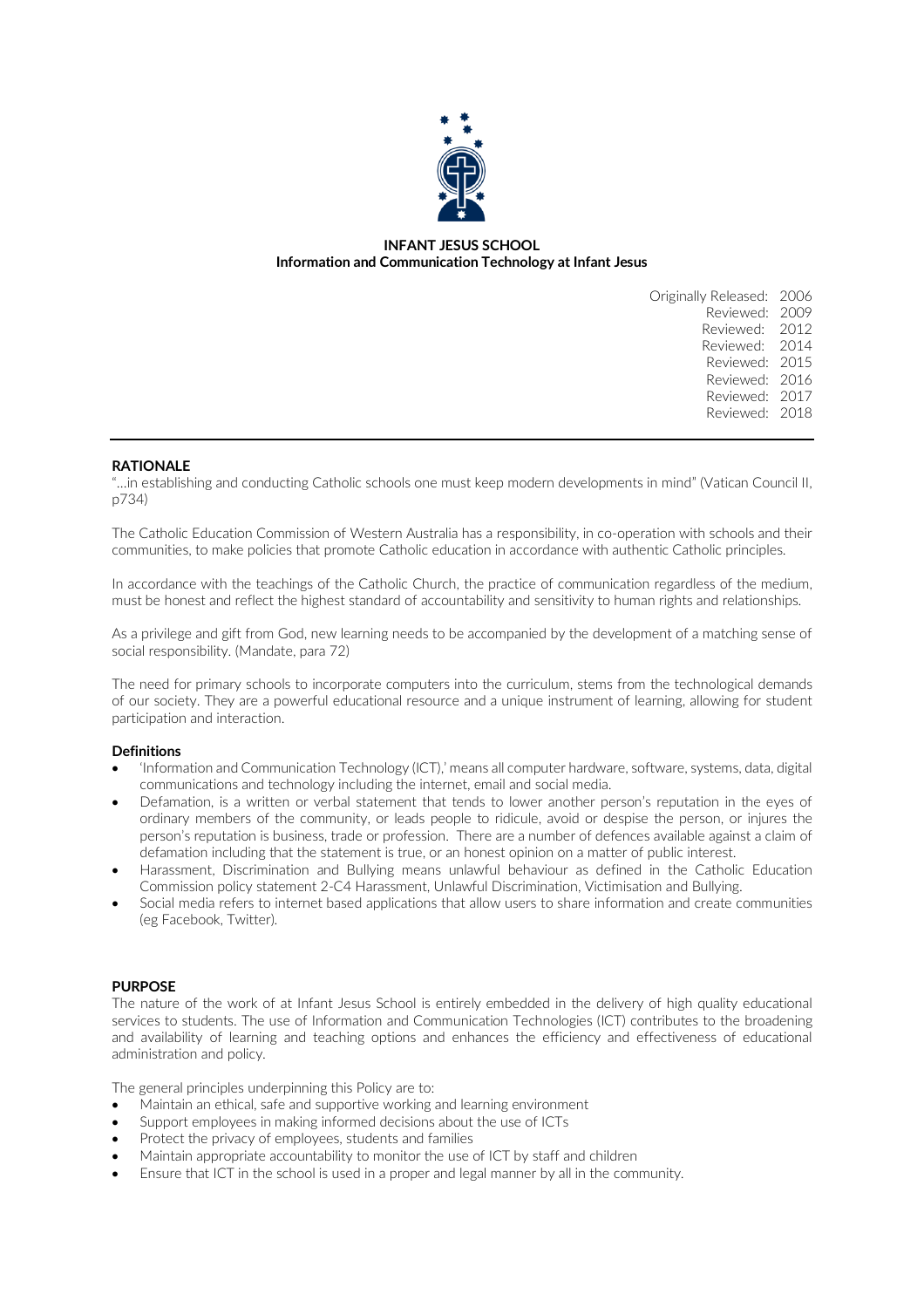• Ensure that Intellectual Property, developed under the auspice of Infant Jesus School, is afforded the same protective rights as that which applies to physical property of the school.

### **SCOPE OF THE POLICY**

This Policy relates to the use of all Information and Communication Technology and includes (but not restricted to) internet, computers, iPads, mobile phones, associated networks, networking equipment, corporate systems including email and social network systems and any other emerging technologies not listed. It applies to all employees, students and parents.

It is not intended to be exhaustive and cannot anticipate all current and future uses of ICT. If any person is unsure about interpreting the Policy, he/she is responsible for discussing this with the Principal as soon as possible.

Infant Jesus School expects responsible choices with the use of ICT and attempts to ensure all understand the implications of their choices. Responsibility for appropriate use of the technologies lies with the user.

#### **Section 2 - Students**

A Catholic school is committed to promoting the Christian development of each student as a person is formed in the image of God. The values of the school develop a respect for self, respect for others, respect for property and with self-discipline. Together with parents, the school seeks to inculcate the pursuit of knowledge and the intellectual development of each student.

ICT is a general capability within the Australian Curriculum which aims to support and enhance student learning across all areas of the curriculum. Students need to develop and apply ICT knowledge, skills and appropriate social and ethical protocols and practices to investigate, create and communicate, as well as developing their ability to manage and operate ICT to meet their learning needs.

The purpose of this Policy is to ensure that each student is aware of his/her responsibility and behaviour when accessing Information and Communication Technologies.

Students are expected to utilize available technology in a responsible manner and to display all the attributes of safe digital citizenship. They are further expected to use the internet and all available devices, including iPad, in a responsible and ethical manner as stated in the Acceptable use of Technology at Infant Jesus School. All Students need to understand that the use of Information and Communication Technologies at Infant Jesus School is a privilege, not a right.

Acceptable use of Information Communication Technology at Infant Jesus School by students includes, but is not restricted to the following. It is expected that all Students understand that they are expected to:

- 1. Follow teachers' instructions at all times.
- 2. Access only the information to which the teacher has agreed / organised / planned.
- 3. Understand that games, music and videos for entertainment purposes cannot be used at school.
- 4. Download only the applications (apps) the teacher/school requires and has approved. These downloads need to be completed whilst at home. Apps are not allowed to be downloaded on the school premises.
- 5. All push notifications need to be turned off whilst their personal device/ iPad is at school.
- 
- 6. Work on the internet for purposes specified by the teacher.<br>7. Have permission from the teacher prior to printing or copying Have permission from the teacher prior to printing or copying articles.
- 8. Correctly acknowledge the work of others according to copyright laws.
- 9. Follow school guidelines and procedures when preparing materials for publication.
- 10. Use the Internet appropriately and not to frighten or annoy another person.
- 11. Refer any messages that are unpleasant or that make other students feel uncomfortable to the teacher without making a personal response to such messages.
- 12. Use polite and courteous digital language at all times.
- 13. Respect the privacy of others including other students and staff members.
- 14. Follow the school email expectations. No emails and other correspondence can be sent from the school, or to the student, unless personally supervised by the teacher.
- 15. Inform the teacher and/or others when using the camera and audio recording functions.
- 16. Seek appropriate permission when taking digital images.
- 17. Obtain/check and gain permission from the teacher before transmitting, broadcasting or transferring any audio or vision taken at school.
- 18. Understand that it is an invasion of personal rights to take digital images without permission of the individuals
- 19. Ensure all personal information such as surname, address, telephone number, passwords and parents' work address/telephone number/s are not given out.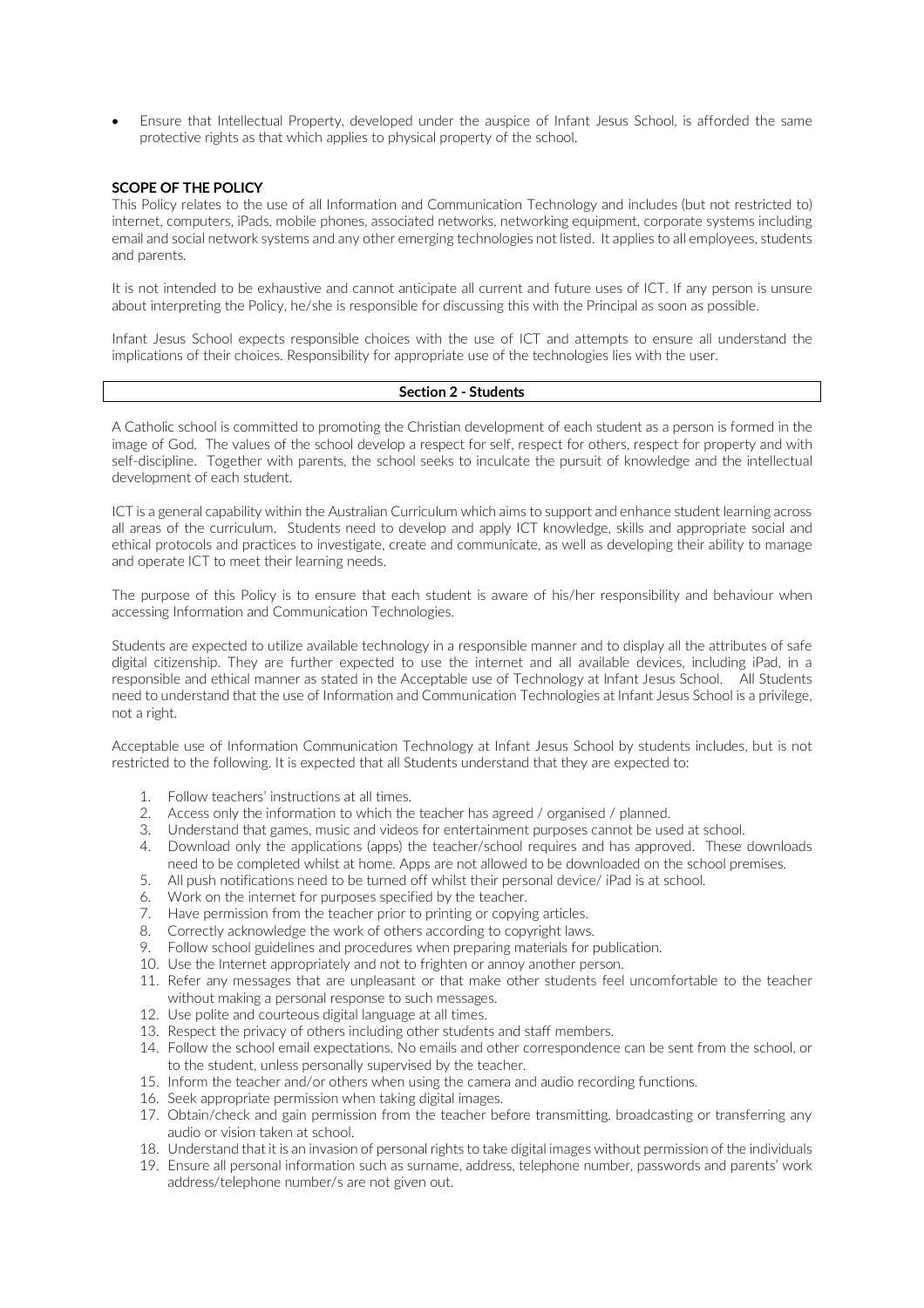- 20. Abide by the significant filters which have been put in place at the school and not attempt to override such filters
- 21. Understand that creating or downloading a computer virus is not acceptable and will result in the immediate suspension of all digital rights.
- 22. Inform the teacher if accidental accessed inappropriate/unsuitable locations come up on the screen. Students need to immediately click on HOME or turn the monitor off and inform the teacher.
- 23. Use only the Infant Jesus School Internet Service Provider (ISP) whilst at school.
- 24. Handle all ICT equipment with the respect and care required to maintain devises at peak condition.

### **STUDENT RESPONSIBIITY OF PERSONAL DEVICES**

Whilst on the school grounds the above mentioned school policy applies to use of personal devices. Furthermore, all students are responsible for their personal iPads or devices as specified by the school and are expected to:

- 1. Maintain the Catholic Ethos of Infant Jesus School at all times with presentation and use of such devices.
- 2. Use their personal device/ iPad for the sole purpose of learning whilst at Infant Jesus School.
- 3. Take full responsibility to ensure that sites accessed abide by the internet guidelines set by the school and all work conducted on personal device/ iPad is appropriate to the learning task as specified by the teacher.
- 4. Ensure that personal device/iPads are not used to take or distribute digital (audio or video) images without both the expressed permission of the person whose image is being taken and the supervising teacher.
- 5. Take responsibility, with parents, for all downloaded material present on their personal device/iPad.
- 6. Adhere at all times to Copyright laws.
- 7. Download only the applications (apps) the teacher/school requires and has approved.
- 8. Inform the teacher when using the camera and audio recording functions.
- 9. Seek appropriate permission when taking digital images.
- 10. Understand that it is an invasion of personal rights to take digital images without permission of the individual.
- 11. Be responsible of their personal device and not loan it to another student for any purpose.
- 12. Ensure that their personal device/iPad is fully charged for the beginning of each school day. All charger cables are to be left at home.
- 13. Report any damage to their personal device/iPad immediately to their teacher and parent.
- 14. Never leave their personal device/ iPad unattended when in use.
- 15. Transport and store their personal device/ iPad in a safe and secure manner and when not in use, ensure it is in a sturdy and robust cover at all times. An personal device/iPad should only be out of its protective case in the classroom under the supervision of the class teacher.
- 16. Ensure that their personal device/iPad is password locked.
- 17. Ensure the content on their personal device/iPad is suitable, age appropriate and legal.
- 18. Store their personal device/ iPad in their classroom during the school day unless it is required for a lesson and the student is under the supervision of the teacher.
- 19. Ensure that their personal device/iPad cover is free of any writing, drawing, stickers, or labels, except for name tags.
- 20. Ensure the volume of their personal device/iPad is muted at the beginning of each lesson.
- 21. Maintain and clean their personnel device/ iPad.
- 22. Keep personal device/iPads in their school bag; before school and after school.

### **FAILURE TO COMPLY WITH THE GUIDELINES FOR USE**

Parents and Students need to know and understand that the:

- Use of the ICT technologies at Infant Jesus School is a privilege, not a right.
- Inappropriate use will result in a temporary or permanent cancellation of those privileges.
- § LEGAL ISSUE The inappropriate use of electronic information can be a violation of Local, State, Federal and International laws. Violations can lead to prosecution.
- Students need to understand that the digital footprint that is established the minute a person begins posting items/photographs on social network sites will be there forever. This can have severe repercussions for their future.
- If the privileges are revoked the child must take the iPad to the office, to be collected by the parents at the end of the school day.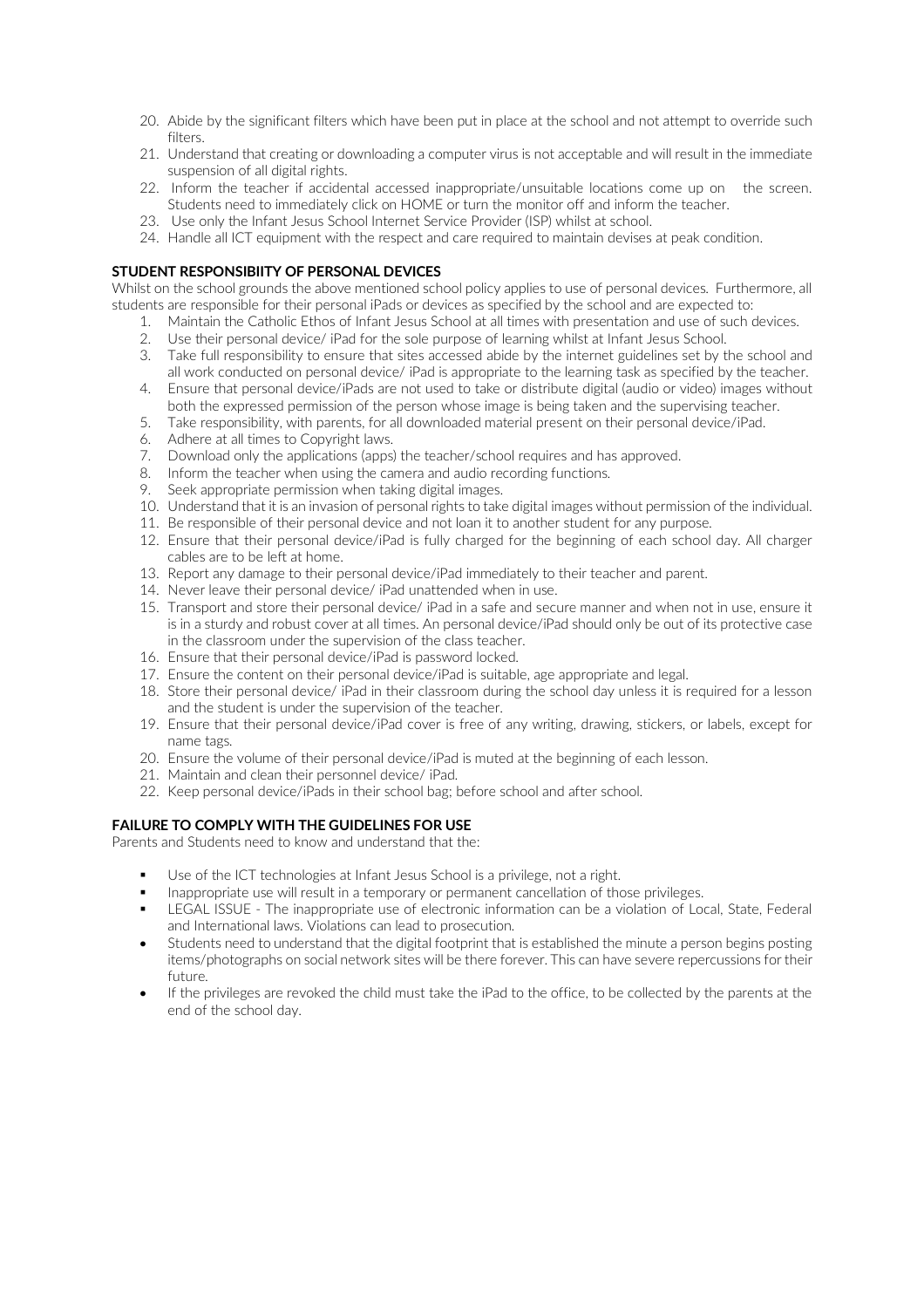| <b>Technology Expectations</b><br>Using technology at Infant Jesus School is a privilege, not a right |                                                                                                                                               |                                                                                                                                                                                                 |                                                                                                                                                                   |                                                                                                                                                                            |
|-------------------------------------------------------------------------------------------------------|-----------------------------------------------------------------------------------------------------------------------------------------------|-------------------------------------------------------------------------------------------------------------------------------------------------------------------------------------------------|-------------------------------------------------------------------------------------------------------------------------------------------------------------------|----------------------------------------------------------------------------------------------------------------------------------------------------------------------------|
|                                                                                                       | Be Safe                                                                                                                                       | Be Kind and Considerate                                                                                                                                                                         | iPad for Learning                                                                                                                                                 | Appropriate Care for<br>your iPad.                                                                                                                                         |
|                                                                                                       | Any images, video or<br>word created at<br>school may only be<br>used for school<br>Respect the privacy                                       | Turn screens off<br>$\blacksquare$<br>when other people<br>are talking<br>Turn iPad upside<br>$\blacksquare$<br>down when                                                                       | Use your own device<br>$\blacksquare$<br>for learning as directed<br>by your teacher<br>Download the apps<br>$\overline{\phantom{a}}$<br>specified by the school  | Be gentle<br>$\overline{\phantom{a}}$<br>Walk holding your<br>$\overline{\phantom{a}}$<br>iPad with two hands<br>Keep your iPad in<br>$\overline{\phantom{a}}$<br>the case |
|                                                                                                       | of others<br>Only correspond<br>with people<br>approved by a<br>teacher                                                                       | teachers are giving<br>instructions<br>Turn Siri off<br>$\blacksquare$<br>Turn your device to<br>$\blacksquare$<br>silent unless a                                                              | Use the apps as<br>$\overline{\phantom{a}}$<br>instructed and search<br>as directed by your<br>teacher<br>Turn off notifications<br>$\overline{\phantom{a}}$      | Do not leave your<br>$\blacksquare$<br>iPad unattended<br>Keep your iPad in<br>$\overline{\phantom{a}}$<br>your bag before and<br>after school                             |
|                                                                                                       | Use your iPad legally<br>Only have age<br>appropriate content<br>on your iPad                                                                 | teacher directs<br>otherwise<br>Only use your<br>$\blacksquare$<br>headphones when                                                                                                              | Only use your own<br>$\overline{\phantom{a}}$<br>iPad<br>Follow copyright<br>$\blacksquare$<br>procedures                                                         | Charge your iPad at<br>$\overline{\phantom{a}}$<br>home<br>When not using your<br>÷,<br>ipad or headphones,                                                                |
|                                                                                                       | If something<br>inappropriate<br>appears, turn of your<br>screen and tell a<br>teacher.<br>Inform a teacher if<br>something makes<br>you feel | directed<br>Use polite and<br>$\blacksquare$<br>courteous digital<br>language<br>Ask for permission<br>$\overline{\phantom{a}}$<br>from the teacher<br>the person before<br>recording or taking | Be prepared to share<br>$\blacksquare$<br>your work with your<br>class<br>Ask for permission<br>$\overline{\phantom{a}}$<br>before<br>publishing/posting<br>work. | place them in your<br>tray.                                                                                                                                                |
| $\overline{\phantom{a}}$                                                                              | uncomfortable<br>Never give out<br>personal details<br>Use the school ISP<br>when at school<br>Keep a passcode on<br>your iPad                | photographs                                                                                                                                                                                     |                                                                                                                                                                   |                                                                                                                                                                            |

# **STUDENTS USE OF MOBILE PHONES**

Students may bring a mobile phone to school to use in an emergency situation. In these instances the following procedure will apply:

- 1. Parents must notify the Principal in writing if their child needs a mobile phone at school and the purpose for this.
- 2. All such mobile phones must be deposited at the school office as soon as the student arrives at school.<br>3. Students will need to collect mobile phones from the school office as they leave the school grounds.
- Students will need to collect mobile phones from the school office as they leave the school grounds.
- 4. Mobile phones found on the student without adherence to the above procedure will be followed with the mobile phone placed in the school office, a phone call will be made to the parent and the mobile phone will be kept in the school office to be collected by the parents at their convenience.

### **Section 3 – Parents / Guardians**

In signing the Enrolment Application for Infant Jesus School all parents/guardians have agreed to abide by the policies and directions of the school and the Catholic Education Commission of Western Australia. This includes living out the Catholic Ethos of the school and supporting a Christ-centred approach to all we do within our Infant Jesus School community.

Within this signed agreement, Infant Jesus School expects Parents/Guardians to make responsible choices when using Information and Communication Technologies at school. The guidelines outlined for Staff and Students equally apply to Parents / Guardians and the extended community.

Parents need to be aware that using emails to communicate with staff will not receive an instant reply. In fact response times may vary. Urgent matters must be directed by phone to the school office.

Specifically and in addition to the guidelines for Staff and Students, Parents / Guardians need to adhere to the following. Parents need to: